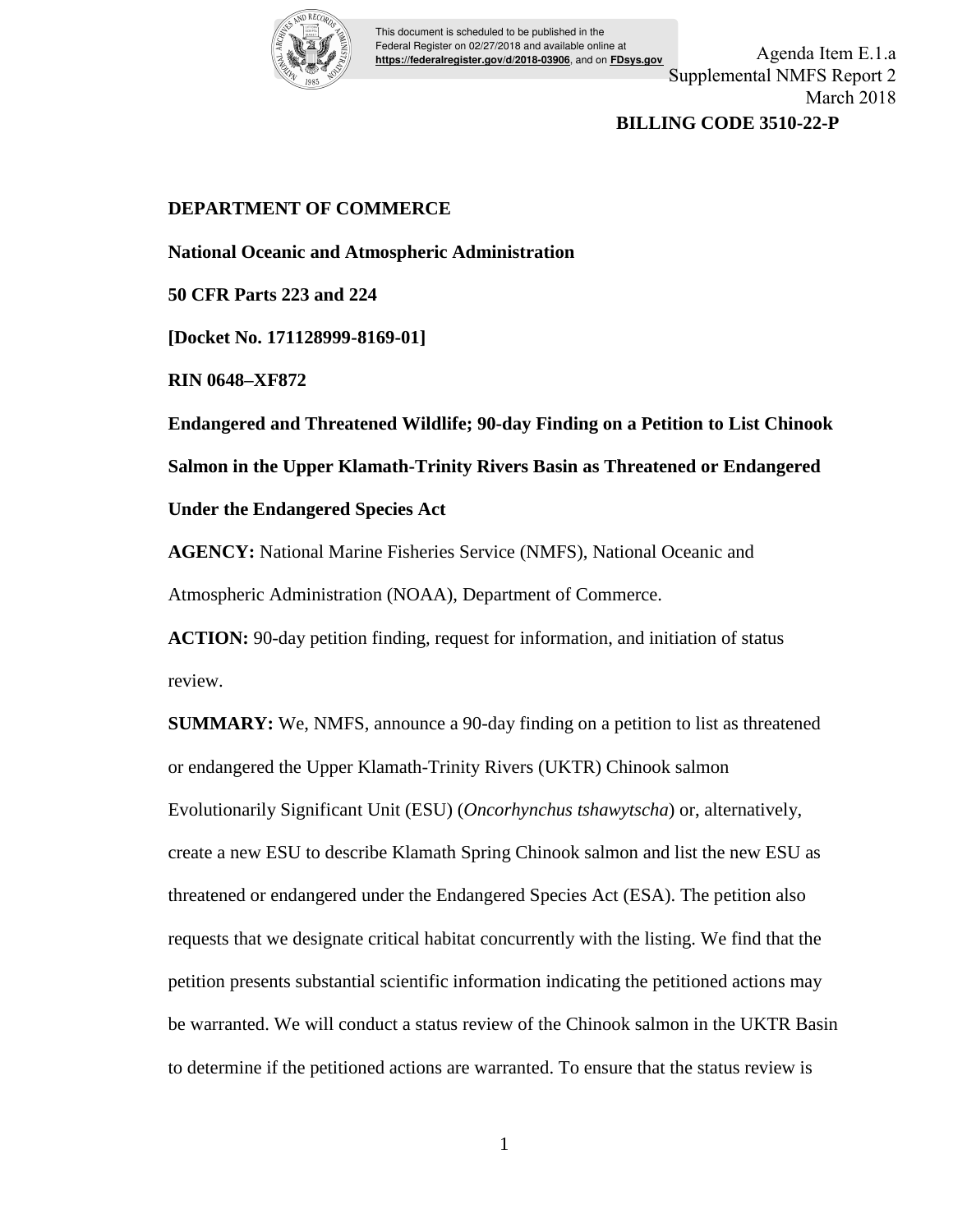comprehensive, we are soliciting scientific and commercial information pertaining to this species from any interested party.

**DATES**: Scientific and commercial information pertinent to the petitioned action must be received by [*insert date 60 days after date of publication in the Federal Register*].

**ADDRESSES:** You may submit comments on this document, identified by "Upper Klamath-Trinity Rivers Chinook Petition (NOAA-NMFS-2018-0002)," by either of the following methods:

Federal eRulemaking Portal. Go to

*www.regulations.gov/#!docketDetail;D=NOAA-NMFS-2018-0002,* click the "Comment Now" icon, complete the required fields, and enter or attach your comments.

 *Mail or hand-delivery*: Protected Resources Division, West Coast Region, NMFS, 1201 NE Lloyd Blvd., Suite #1100, Portland, OR 97232. Attn: Gary Rule.

*Instructions*: Comments sent by any other method, to any other address or individual, or received after the end of the comment period, may not be considered by NMFS. All comments received are a part of the public record and will generally be posted for public viewing on http://*www.regulations.gov* without change. All personal identifying information (*e.g*., name, address, etc.), confidential business information, or otherwise sensitive information submitted voluntarily by the sender will be publicly accessible. We will accept anonymous comments (enter "N/A" in the required fields if you wish to remain anonymous).

**FOR FURTHER INFORMATION CONTACT:** Electronic copies of the petition and other materials are available on the NMFS West Coast Region website at *www.westcoast.fisheries.noaa.gov*. Please direct other inquiries to Gary Rule, NMFS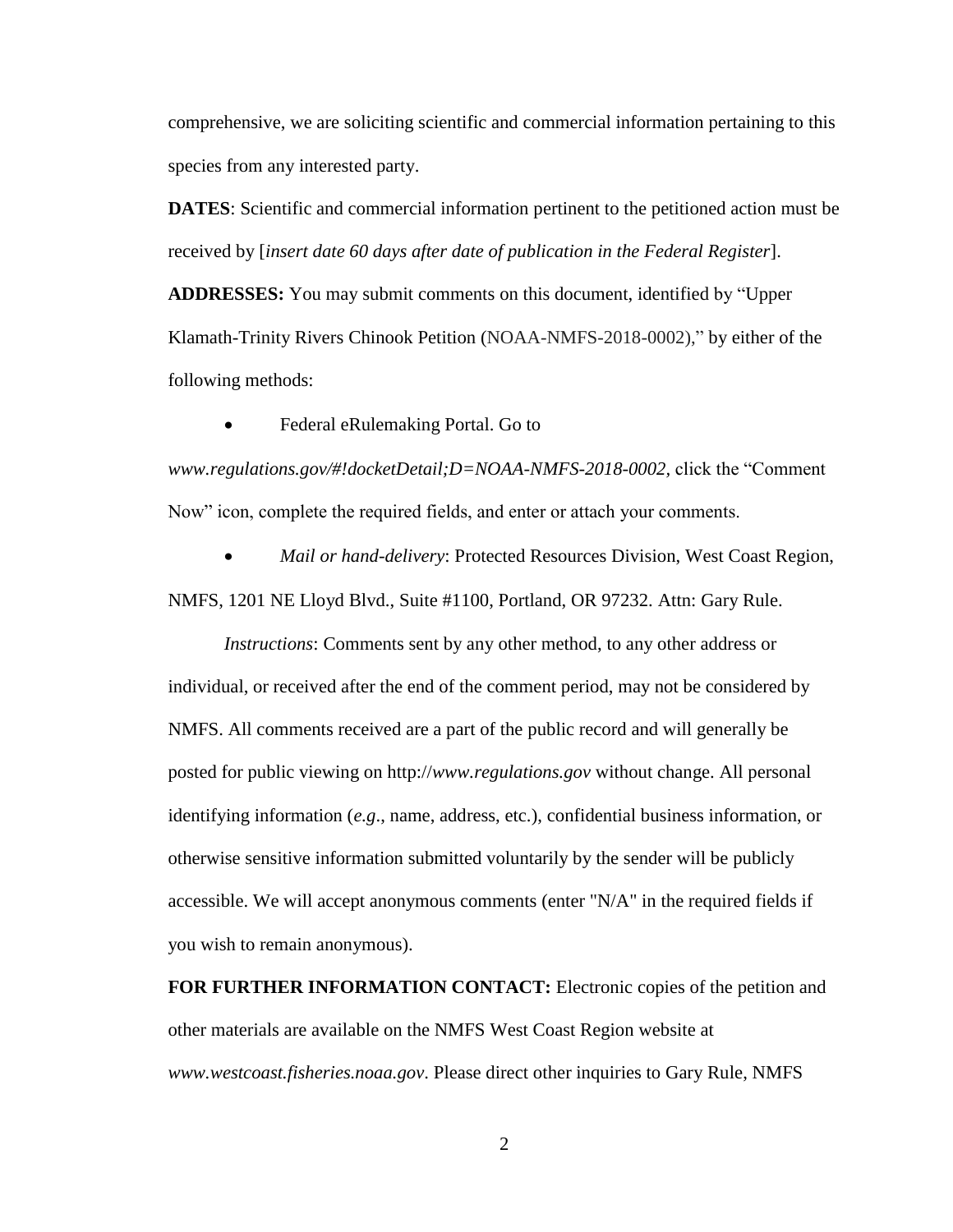West Coast Region at *gary.rule@noaa.gov*, (503) 230-5424; or Maggie Miller, NMFS Office of Protected Resources at *margaret.h.miller@noaa.gov*, (301) 427-8457.

#### **SUPPLEMENTARY INFORMATION:**

#### **Background**

On November 2, 2017, the Secretary of Commerce received a petition from the Karuk Tribe and Salmon River Restoration Council (hereafter, the Petitioners) to list as threatened or endangered the UKTR Chinook salmon ESU or, alternatively, create and list a new ESU to describe Klamath Spring Chinook salmon. In their petition, the Petitioners used various phrases as well as "Klamath Spring Chinook" to describe the area in which they are requesting that we create a new ESU for spring-run Chinook salmon. Because their request is generally made in reference to the spring-run Chinook salmon component of the UKTR ESU of Chinook salmon, we will use the description of the currently defined ESU to describe the area in which the Petitioners are requesting that we create a new spring-run Chinook salmon ESU. We will hereinafter refer to that area as the UKTR Basin. We described all Klamath River Basin populations of Chinook salmon from the Trinity River and Klamath River upstream from the confluence of the Trinity River as the UKTR ESU, which includes both spring-run and fall-run fish (63 FR 11482; March 9, 1998). The Petitioners also request designation of critical habitat concurrently with the listing. Copies of the petition are available as described above (see **FOR** 

#### **FURTHER INFORMATION CONTACT**).

#### **ESA Statutory, Regulatory, Policy Provisions, and Evaluation Framework**

Section 4(b)(3)(A) of the ESA of 1973, as amended (16 U.S.C. 1531 *et seq*.), requires, to the maximum extent practicable, that within 90 days of receipt of a petition to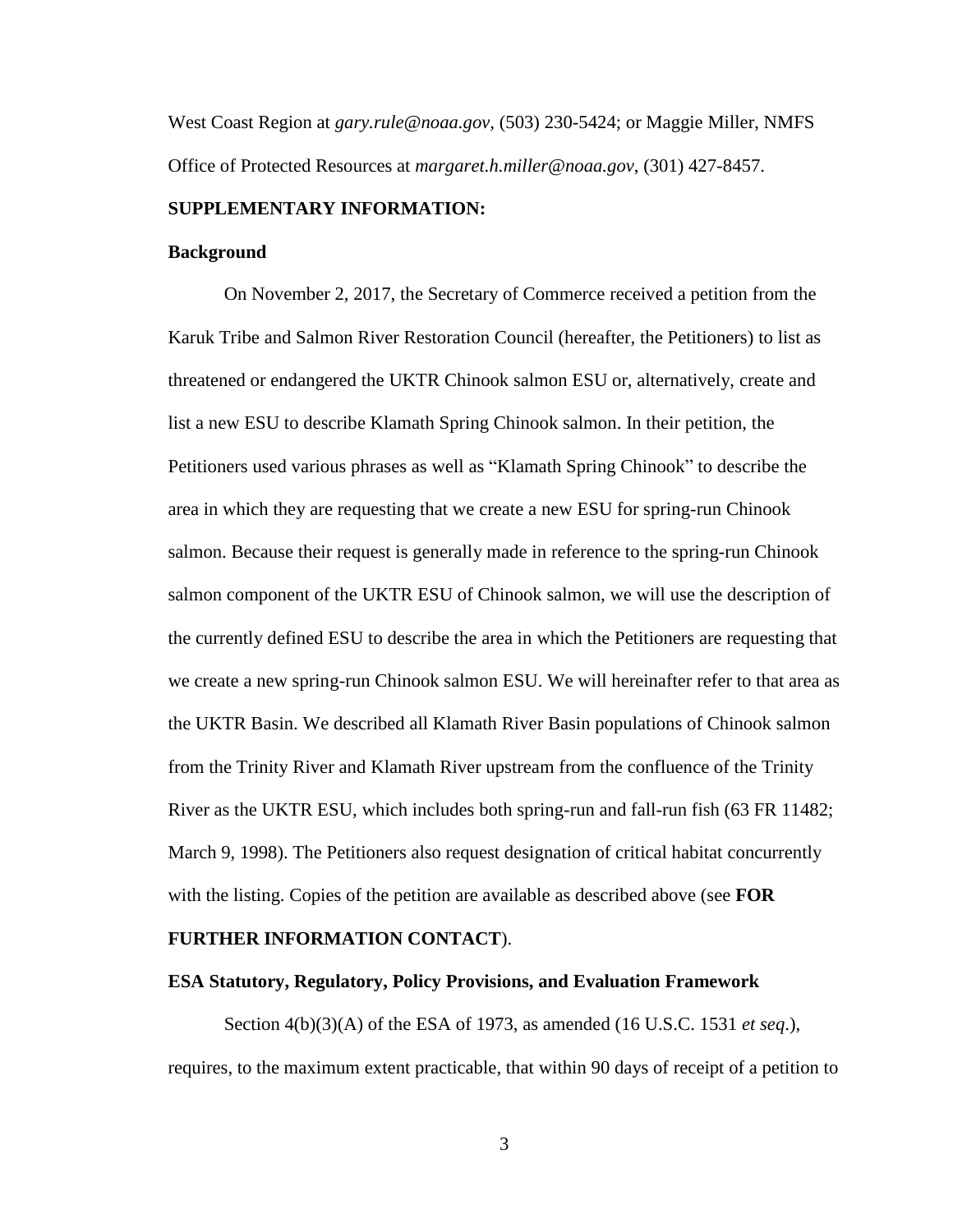list a species as threatened or endangered, the Secretary of Commerce make a finding on whether that petition presents substantial scientific or commercial information indicating that the petitioned action may be warranted, and to promptly publish such finding in the *Federal Register* (16 U.S.C. 1533(b)(3)(A)). When it is found that substantial scientific or commercial information in a petition indicates the petitioned action may be warranted (a "positive 90-day finding"), we are required to promptly commence a review of the status of the species concerned during which we will conduct a comprehensive review of the best available scientific and commercial information. In such cases, we conclude the review with a finding as to whether, in fact, the petitioned action is warranted within 12 months of receipt of the petition. Because the finding at the 12-month stage is based on a more thorough review of the available information, as compared to the narrow scope of review at the 90-day stage, a "may be warranted" finding does not prejudge the outcome of the status review.

Under the ESA, a listing determination may address a species, which is defined to also include subspecies and, for any vertebrate species, any distinct population segment (DPS) that interbreeds when mature (16 U.S.C. 1532(16)). In 1991, we issued the Policy on Applying the Definition of Species Under the Endangered Species Act to Pacific Salmon (ESU Policy; 56 FR 58612; November 20, 1991), which explains that a Pacific salmon population will be considered a DPS, and hence a "species" under the ESA, if it represents an "evolutionarily significant unit" of the biological species. The two criteria for delineating an ESU are: 1) It is substantially reproductively isolated from other conspecific populations, and 2) it represents an important component in the evolutionary legacy of the species. The ESU Policy was used to define the UKTR Chinook salmon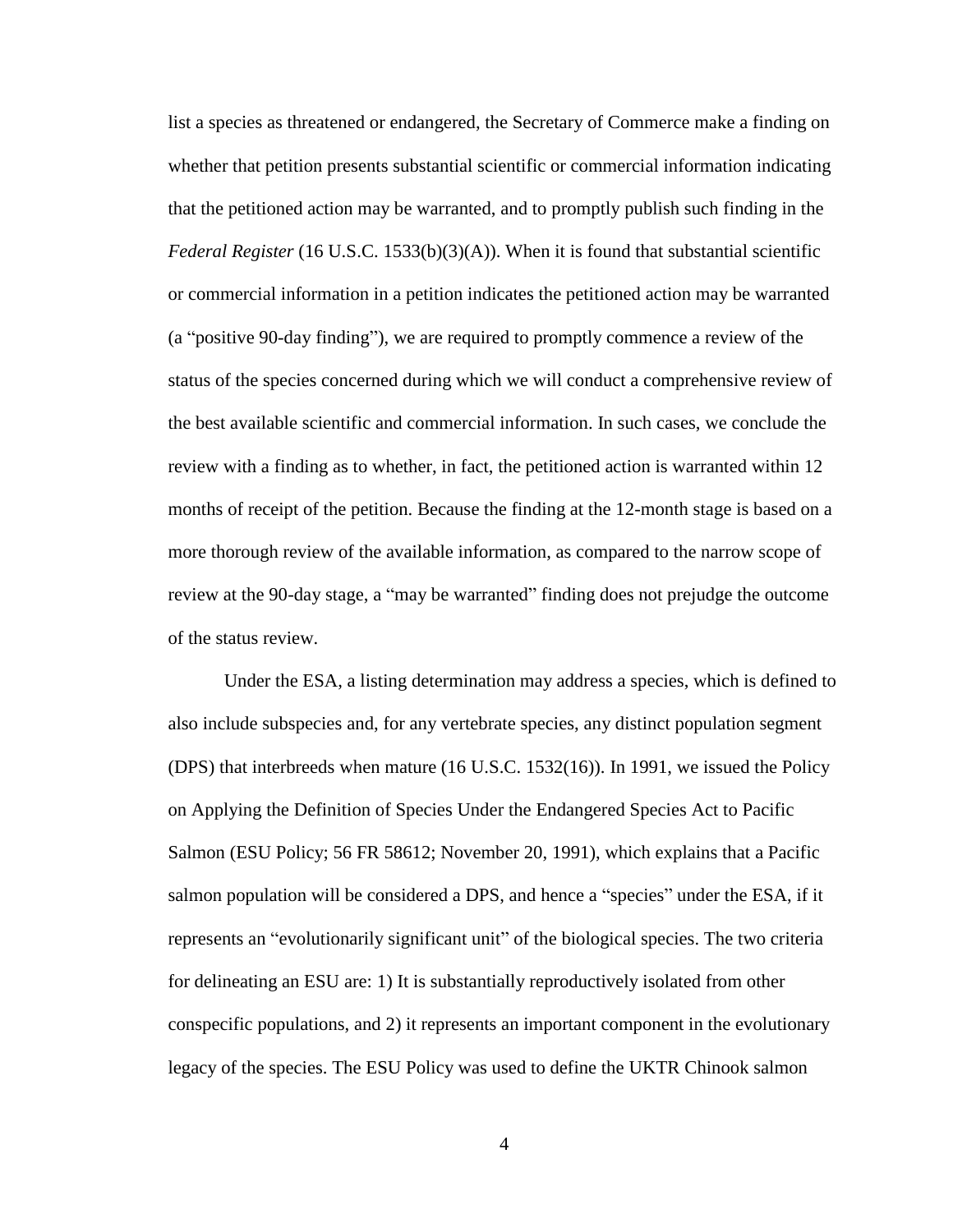ESU in 1998 (63 FR 11482; March 9, 1998), and we use it exclusively for defining distinct population segments of Pacific salmon. A joint NMFS–U.S. Fish and Wildlife Service (USFWS) (jointly, "the Services") policy clarifies the Services' interpretation of the phrase "distinct population segment" for the purposes of listing, delisting, and reclassifying a species under the ESA (DPS Policy; 61 FR 4722; February 7, 1996). In announcing this policy, the Services indicated that the ESU Policy for Pacific salmon was consistent with the DPS Policy and that NMFS would continue to use the ESU Policy for Pacific salmon.

A species, subspecies, DPS, or ESU is "endangered" if it is in danger of extinction throughout all or a significant portion of its range, and "threatened" if it is likely to become endangered within the foreseeable future throughout all or a significant portion of its range (ESA sections 3(6) and 3(20), respectively, 16 U.S.C. 1532(6) and (20)). Pursuant to the ESA and our implementing regulations, we determine whether species are threatened or endangered based on any one or a combination of the following five ESA section 4(a)(1) factors: the present or threatened destruction, modification, or curtailment of habitat or range; overutilization for commercial, recreational, scientific, or educational purposes; disease or predation; inadequacy of existing regulatory mechanisms to address identified threats; or any other natural or manmade factors affecting the species' existence  $(16$  U.S.C.  $1533(a)(1)$ , 50 CFR 424.11(c)).

ESA-implementing regulations issued jointly by NMFS and USFWS (50 CFR  $424.14(h)(1)(i)$  define substantial scientific or commercial information in the context of reviewing a petition to list, delist, or reclassify a species as credible scientific or commercial information in support of the petition's claims such that a reasonable person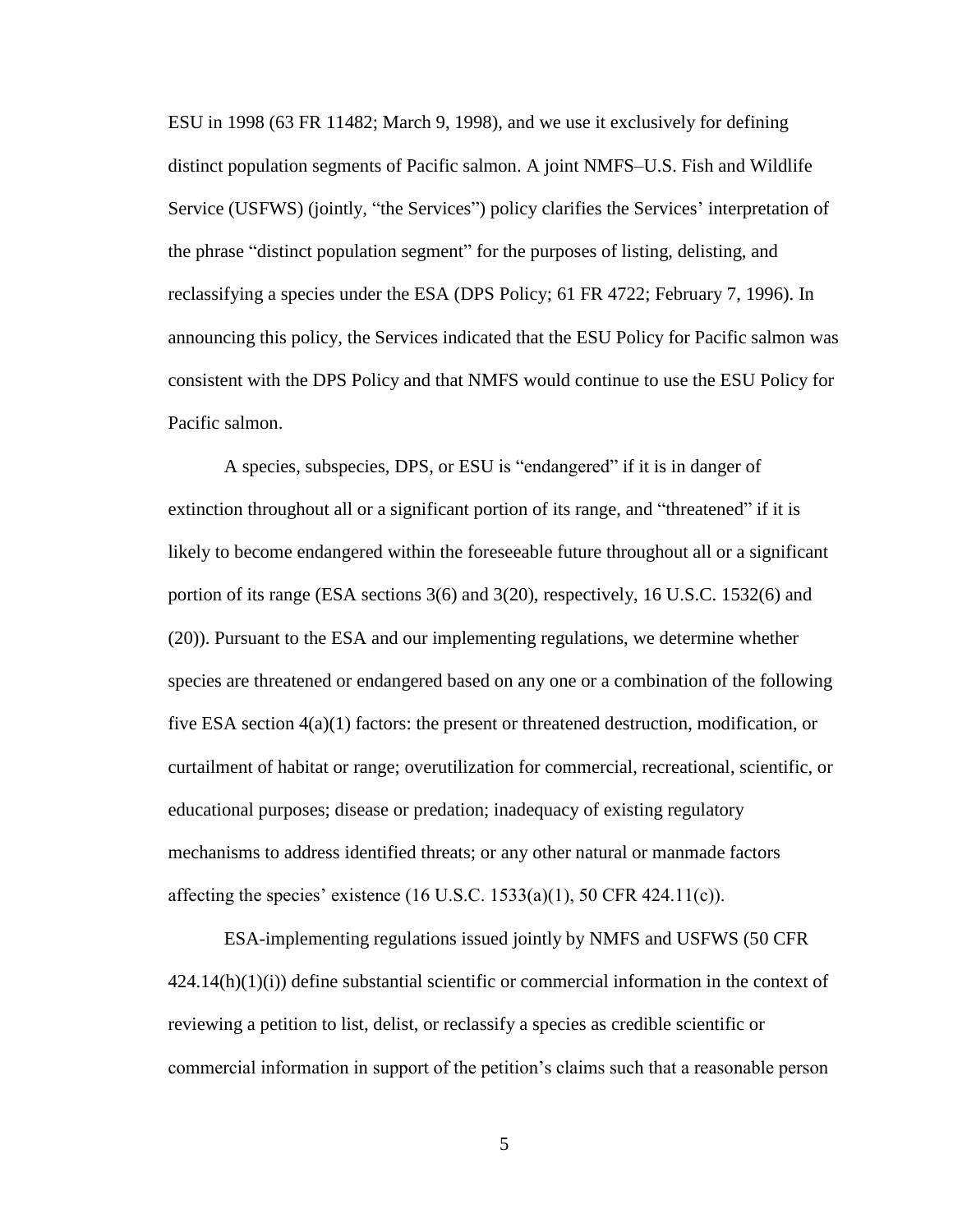conducting an impartial scientific review would conclude that the action proposed in the petition may be warranted. Conclusions drawn in the petition without the support of credible scientific or commercial information will not be considered "substantial information." In reaching the initial (90-day) finding on the petition, we will consider the information described in sections 50 CFR  $424.14(c)$ , (d), and (g) (if applicable).

Our determination as to whether the petition provides substantial scientific or commercial information indicating that the petitioned action may be warranted will depend in part on the degree to which the petition includes the following types of information: (1) Information on current population status and trends and estimates of current population sizes and distributions, both in captivity and the wild, if available; (2) identification of the factors under section  $4(a)(1)$  of the ESA that may affect the species and where these factors are acting upon the species; (3) whether and to what extent any or all of the factors alone or in combination identified in section  $4(a)(1)$  of the ESA may cause the species to be an endangered species or threatened species (*i.e*., the species is currently in danger of extinction or is likely to become so within the foreseeable future), and, if so, how high in magnitude and how imminent the threats to the species and its habitat are; (4) information on adequacy of regulatory protections and effectiveness of conservation activities by States as well as other parties, that have been initiated or that are ongoing, that may protect the species or its habitat; and (5) a complete, balanced representation of the relevant facts, including information that may contradict claims in the petition. See 50 CFR  $424.14(d)$ .

If the petitioner provides supplemental information before the initial finding is made and states that it is part of the petition, the new information, along with the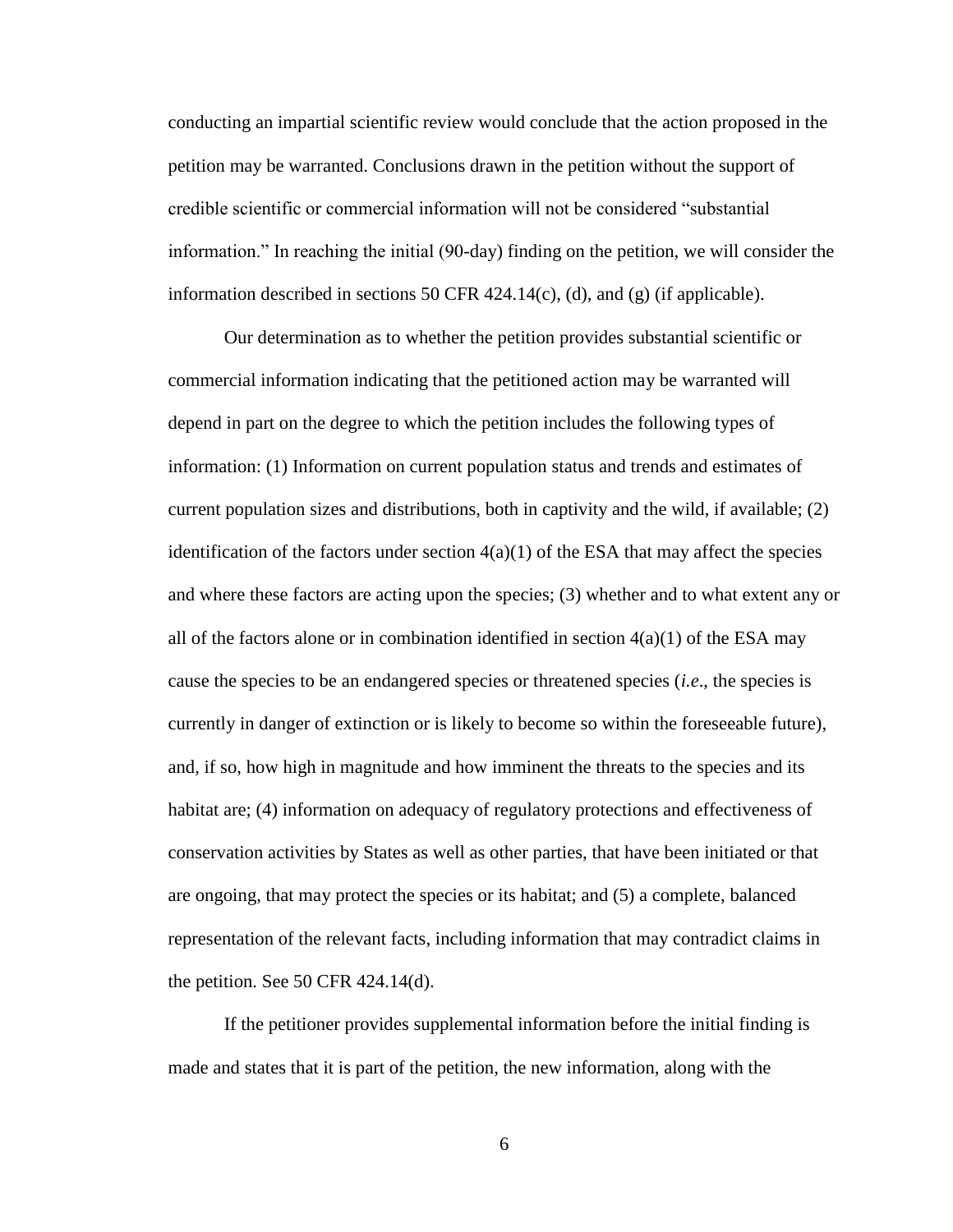previously submitted information, is treated as a new petition that supersedes the original petition, and the statutory timeframes will begin when such supplemental information is received. See 50 CFR 424.14(g).

We may also consider information readily available at the time the determination is made. We are not required to consider any supporting materials cited by the petitioner if the petitioner does not provide electronic or hard copies, to the extent permitted by U.S. copyright law, or appropriate excerpts or quotations from those materials (*e.g*., publications, maps, reports, letters from authorities). See 50 CFR  $424.14(c)(6)$ .

The "substantial scientific or commercial information" standard must be applied in light of any prior reviews or findings we have made on the listing status of the species that is the subject of the petition. Where we have already conducted a finding on, or review of, the listing status of that species (whether in response to a petition or on our own initiative), we will evaluate any petition received thereafter seeking to list, delist, or reclassify that species to determine whether a reasonable person conducting an impartial scientific review would conclude that the action proposed in the petition may be warranted despite the previous review or finding. Where the prior review resulted in a final agency action - such as a final listing determination, 90-day not-substantial finding, or 12-month not-warranted finding - a petitioned action will generally not be considered to present substantial scientific and commercial information indicating that the action may be warranted unless the petition provides new information or analyses not previously considered.

At the 90-day finding stage, we do not conduct additional research, and we do not solicit information from parties outside the agency to help us in evaluating the petition.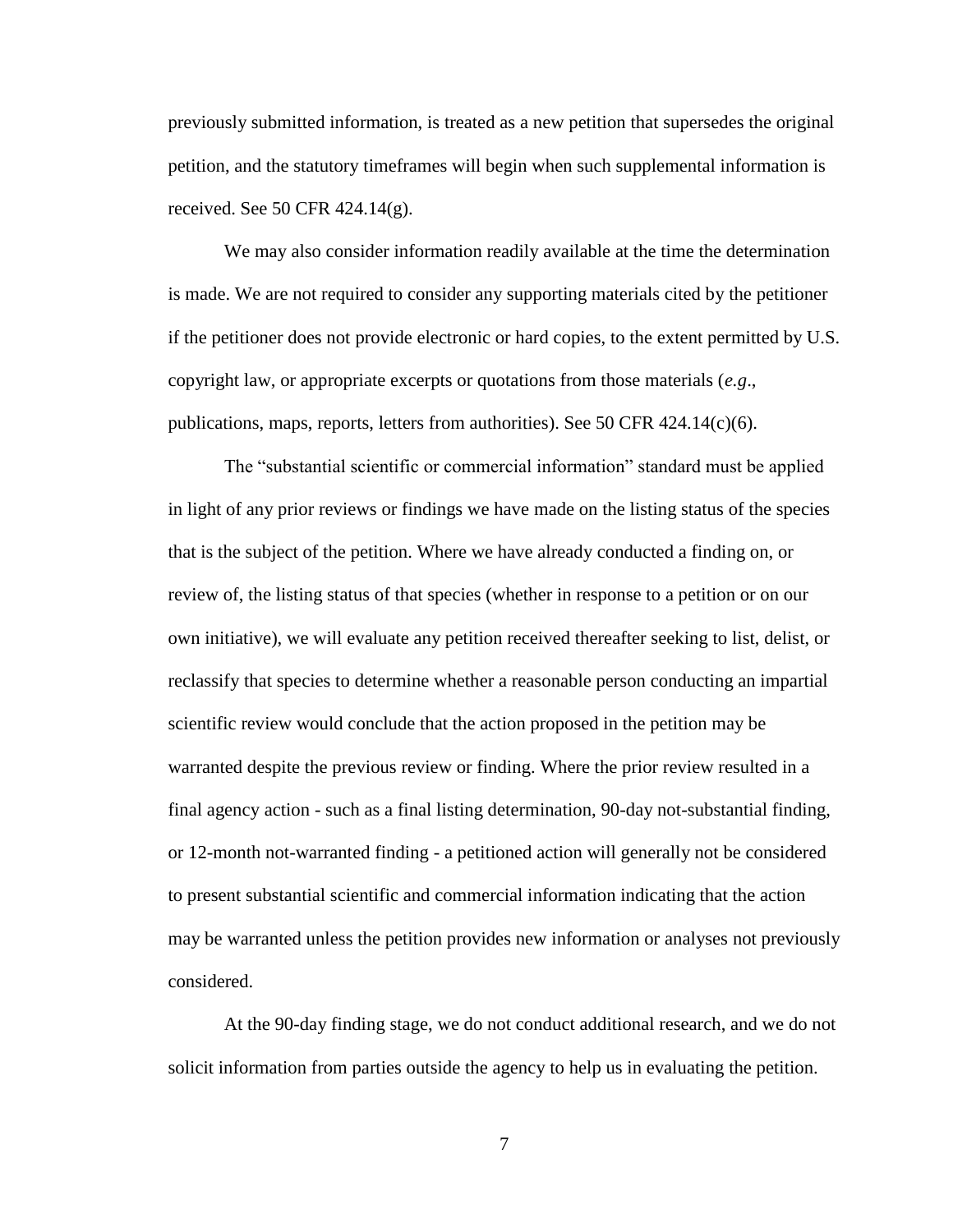We will accept the petitioners' sources and characterizations of the information presented if they appear to be based on accepted scientific principles, unless we have specific information in our files that indicates the petition's information is incorrect, unreliable, obsolete, or otherwise irrelevant to the requested action. Information that is susceptible to more than one interpretation or that is contradicted by other available information will not be dismissed at the 90-day finding stage, so long as it is reliable and a reasonable person conducting an impartial scientific review would conclude it supports the petitioners' assertions. In other words, conclusive information indicating the species may meet the ESA's requirements for listing is not required to make a positive 90- day finding. We will not conclude that a lack of specific information alone necessitates a negative 90-day finding if a reasonable person conducting an impartial scientific review would conclude that the unknown information itself suggests the species may be at risk of extinction presently or within the foreseeable future.

To make a 90-day finding on a petition to list a species, we evaluate whether the petition presents substantial scientific or commercial information indicating the subject species may be either threatened or endangered, as defined by the ESA. First, we evaluate whether the information presented in the petition, in light of the information readily available in our files, indicates that the petitioned entity constitutes a "species" eligible for listing under the ESA. Next, we evaluate whether the information indicates that the species faces an extinction risk such that listing, delisting, or reclassification may be warranted; this may be indicated in information expressly discussing the species' status and trends, or in information describing impacts and threats to the species. We evaluate any information on specific demographic factors pertinent to evaluating extinction risk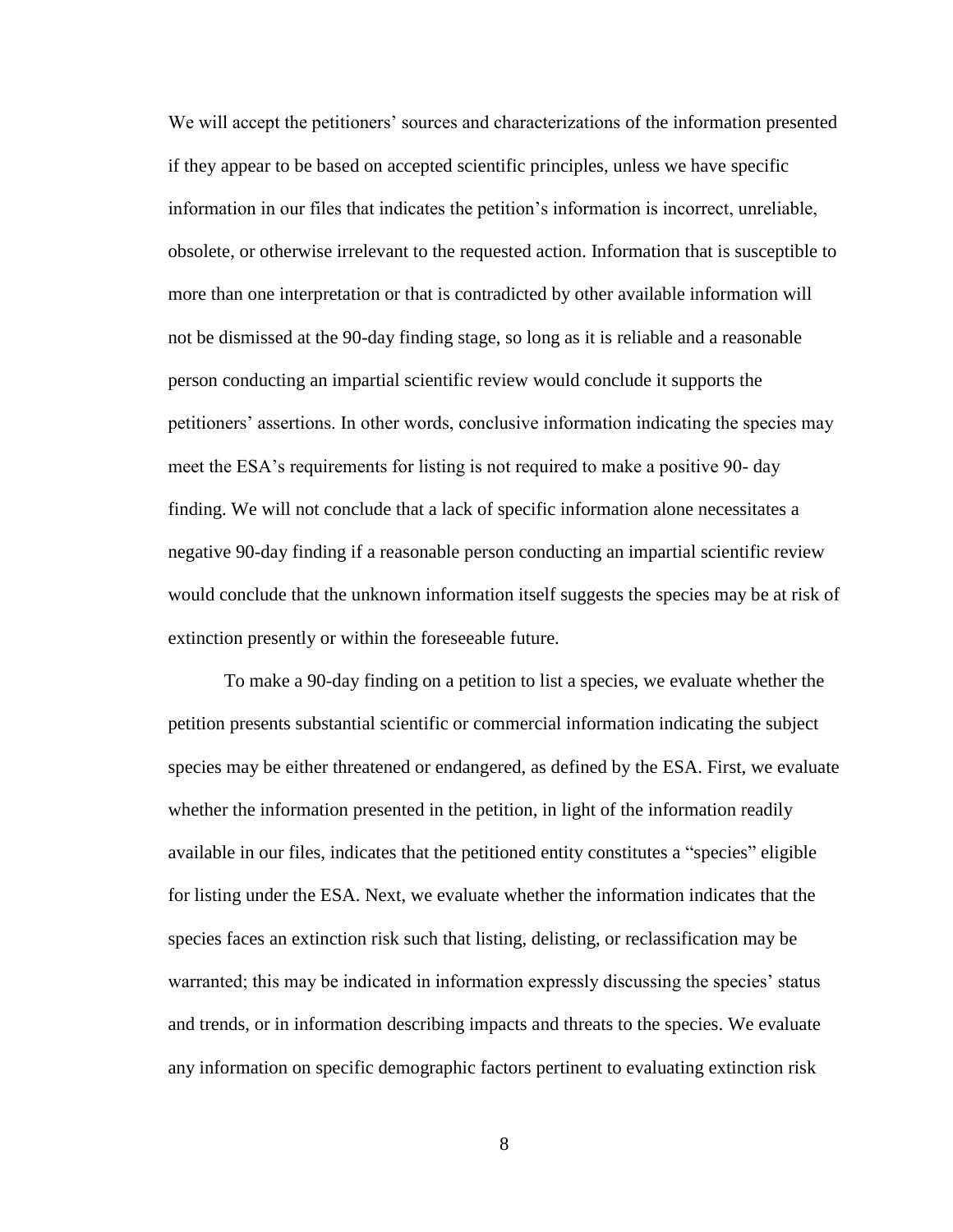for the species (*e.g*., population abundance and trends, productivity, spatial structure, age structure, sex ratio, diversity, current and historical range, habitat integrity or fragmentation), and the potential contribution of identified demographic risks to extinction risk for the species. We then evaluate the potential links between these demographic risks and the causative impacts and threats identified in section  $4(a)(1)$  of the ESA.

Information presented on impacts or threats should be specific to the species and should reasonably suggest that one or more of these factors may be operative threats that act or have acted on the species to the point that it may warrant protection under the ESA. Broad statements about generalized threats to the species, or identification of factors that could negatively impact a species, do not constitute substantial information indicating that listing may be warranted. We look for information indicating that not only is the particular species exposed to a factor, but that the species may be responding in a negative fashion; then we assess the potential significance of that negative response.

#### **UKTR Chinook salmon ESU**

We completed the first status review for UKTR Basin Chinook salmon in 1998 (Myers *et al*., 1998). Myers *et al*. (1998) defined the UKTR Chinook salmon ESU as including all spring-run and fall-run populations from the Trinity River and Klamath River upstream from the confluence of the Trinity River. Based on the information in the status review, we determined that the UKTR Chinook salmon ESU was not at a significant risk of extinction, nor was it likely to become endangered in the foreseeable future, and therefore did not warrant listing under the ESA (63 FR 11482; March 9, 1998). On January 28, 2011, the Secretary of Commerce received a petition from the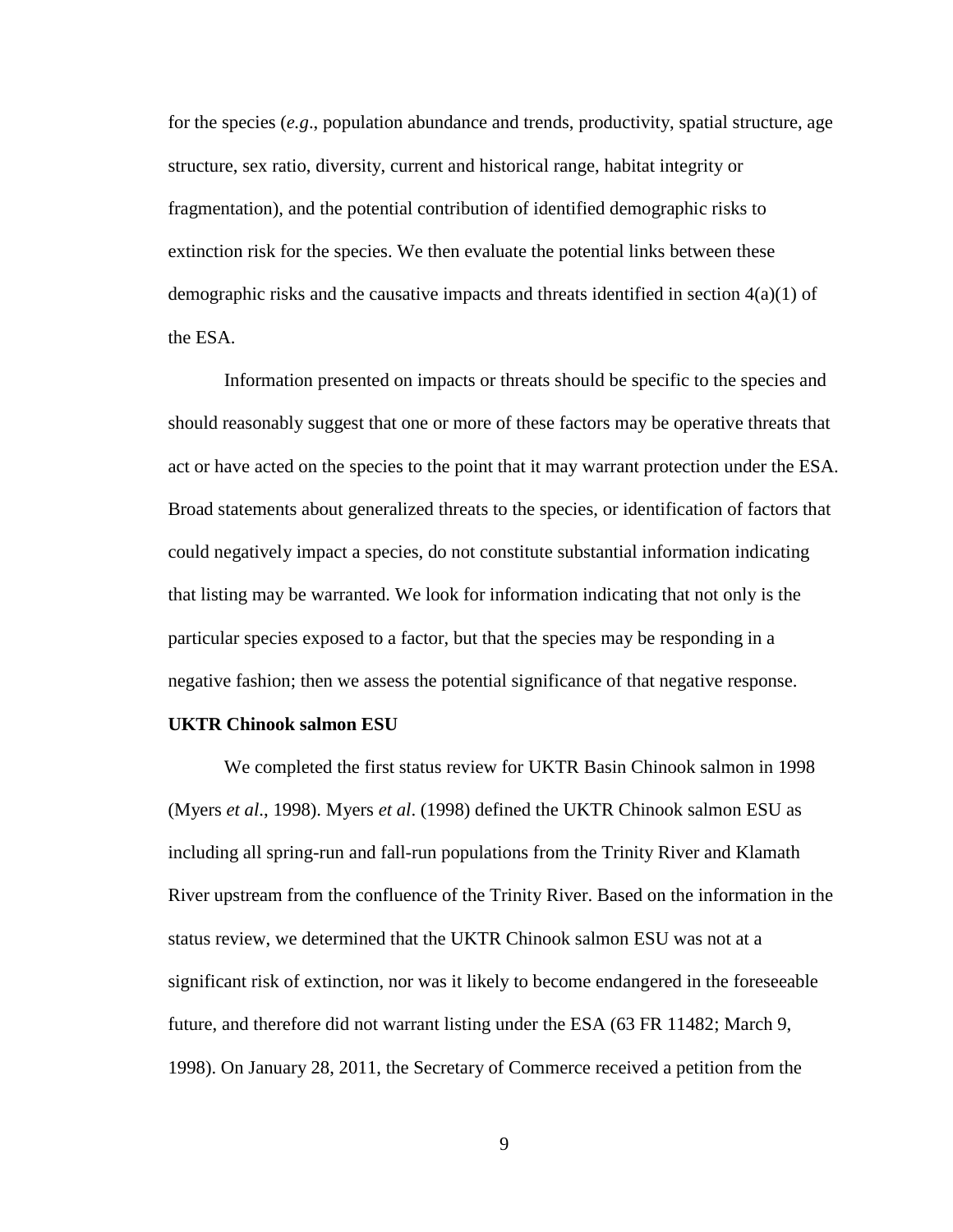Center for Biological Diversity (CBD), Oregon Wild, Environmental Protection Information Center, and The Larch Company, to list UKTR Chinook salmon under the ESA and designate critical habitat. We made a positive 90-day finding, conducted a status review, and made a 12-month not warranted finding on the petitioned actions (77 FR 19597; April 2, 2012). In reaching our not warranted conclusion, we confirmed our earlier finding that spring-run and fall-run Chinook salmon in the UKTR Basin constitute a single ESU and, consistent with our earlier finding, concluded that the overall extinction risk of the ESU was considered to be low over the subsequent 100 years.

## **Evaluation of Petition and Information Readily Available in NMFS Files**

The petition contains information and arguments in support of listing Chinook salmon under the two alternatives requested by the Petitioners. Under the first listing alternative, the Petitioners request that we list as threatened or endangered the UKTR Chinook salmon ESU, in contrast to our previous finding in 2012 that listing this ESU was not warranted (77 FR 19597; April 2, 2012). In support of their request, the Petitioners present information about recent trends in abundance of the spring-run component of the UKTR Chinook salmon ESU, arguing that those trends indicate that the ESU should be listed. The Petitioners state that the total number of naturally spawning spring-run Chinook salmon since 1990 has averaged 9,983 spawners (range: 2,133 to 35,827); however, in recent years, the abundance of spring-run Chinook has declined. In fact, three out of the six worst years on record were in the past decade, with 4,215 spawners in 2014, 2,638 in 2015, and 2,133 in 2016. The Petitioners note that 2017 was likely to be even lower and that this trend places the ESU at risk of extinction. In our previous not warranted finding (77 FR 19597; April 2, 2012) we found that recent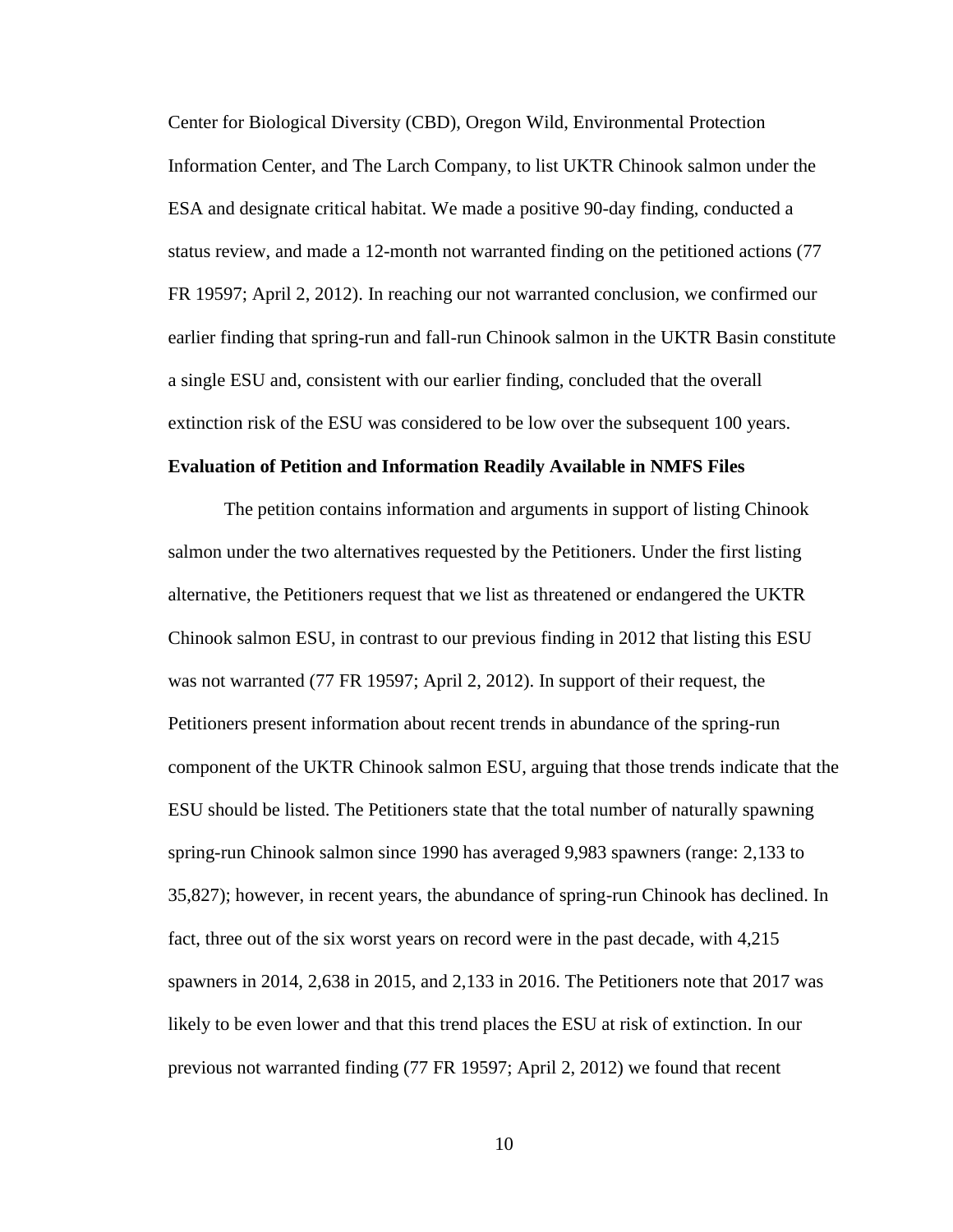abundance estimates were low relative to historical abundance estimates and that this was most evident in two of the three spring-run populations units evaluated. Specifically, the Biological Review Team (BRT) that was asked to review the status of the UKTR Chinook salmon in 2011 noted concerns about the low numbers of spawners within the spring-run populations and while they concluded that these low numbers did not pose an immediate risk of extinction to the ESU, they were concerned that appropriate habitat and conditions that allow for the expression of the spring-run life history were limited (Williams *et al*. 2011). Given the new information presented by the Petitioners, which show a continued decline in spring-run spawners since the 2011 review, we find that a reasonable person would conclude that low spawner abundance may be impacting overall genetic diversity of the ESU to the point where the petitioned action may be warranted, and that further evaluation is necessary.

The Petitioners also present information on the threats facing the spring-run component of the UKTR Chinook salmon ESU. The Petitioners argue that all five ESA section  $4(a)(1)$  factors contribute to the need to list the species. However, we find that they have only provided support for two of the factors: disease and the inadequacy of existing regulatory mechanisms. The Petitioners claim that recent observations indicate high rates of disease in juvenile Chinook salmon. In 2014, 81 percent of juvenile Chinook salmon sampled were infected with the lethal parasite *Ceratonova shasta*. In 2015, this percentage rose to 90 percent of sampled juvenile Chinook salmon. These high rates of infection were purportedly the result of poor water quality, low flows, and prolonged absence of flushing flows necessary to scour the river bed (Hillemeier *et al*. 2017). While we do not have additional information in our files on disease risks to Chinook salmon, we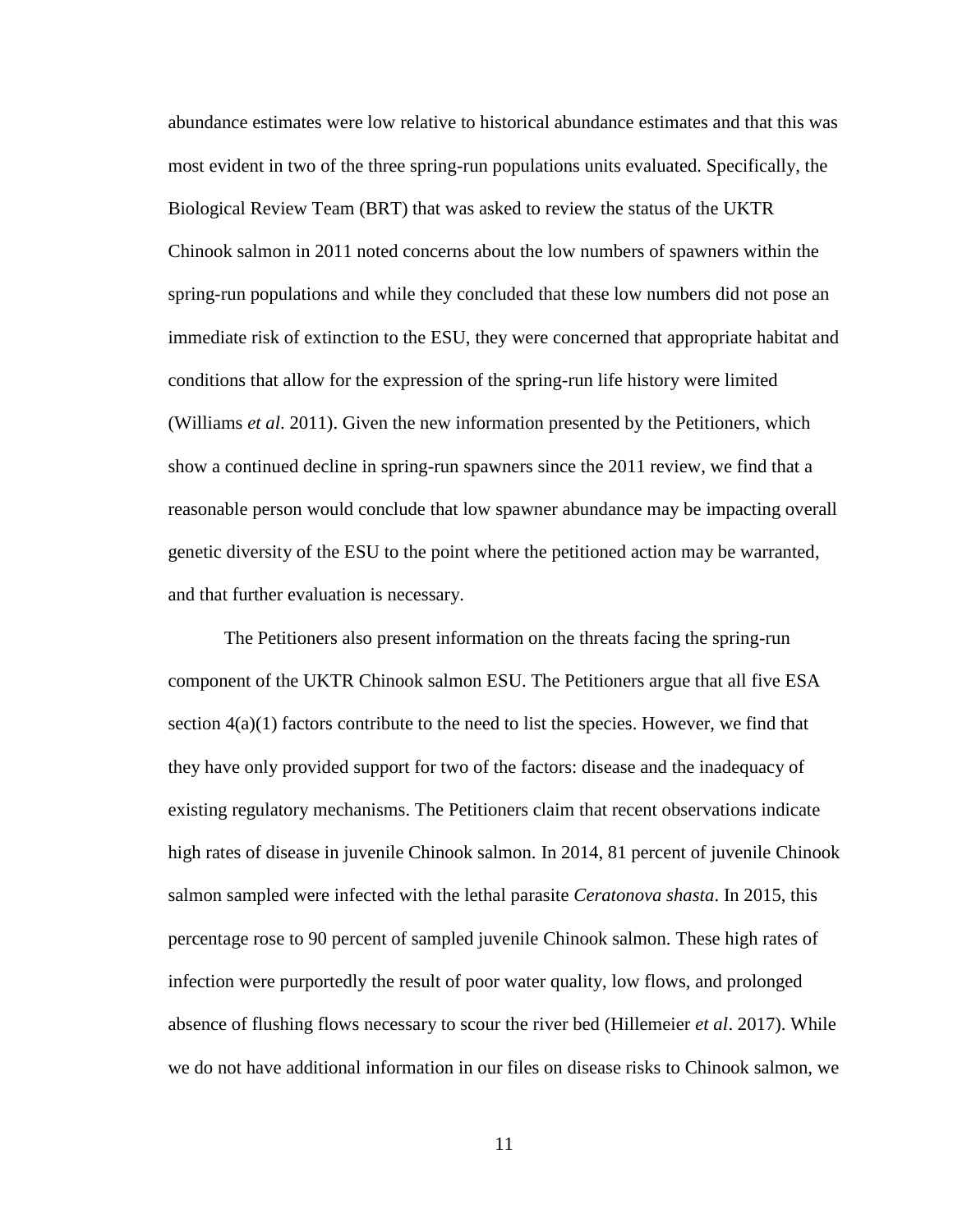consider infection from *C. shasta* to pose a significant risk to coho salmon in the Klamath River basin (NMFS 2013). In the latest 5-year review of the threatened Southern Oregon/Northern California Coast Coho Salmon ESU, we found that severe infection of juvenile coho salmon by *C. shasta* may contribute to declining adult coho salmon returns in the Klamath basin. Risk of mortality from infection (referred to as ceratomyxosis) was greatest at higher temperatures, and given the drought conditions that have persisted for the last four years and associated high water temperatures, we concluded that the risk from ceratomyxosis has likely been higher in the last five years than in the previous five years (NMFS 2016). Based on the information from the Petitioners, infection and associated mortality from ceratomyxosis may also be a significant threat to Chinook salmon in the Klamath, particularly given these two species' similar life histories. Considering the information indicating a declining abundance of spring-run spawners, we find that a reasonable person would conclude that additional mortality of UKTR chinook salmon from disease indicates that the petitioned action may be warranted.

The Petitioners also claim that current hatchery practices and harvest management are inadequate, with current exploitation rates of the species leading to the observed decline in the ESU. In support of their argument, the petitioners claim that the majority of the naturally spawning Chinook salmon in the Trinity basin are of hatchery origin. The Petitioners state that the high proportion of hatchery fish further supports their argument about the low number of returning spring-run Chinook salmon. The Petitioners also provide information on the inadequacy of harvest management. The Petitioners describe how fisheries managers have expressed the need to manage spring-run Chinook salmon. In 2003, the Klamath Fisheries Management Council reported to the Pacific Fisheries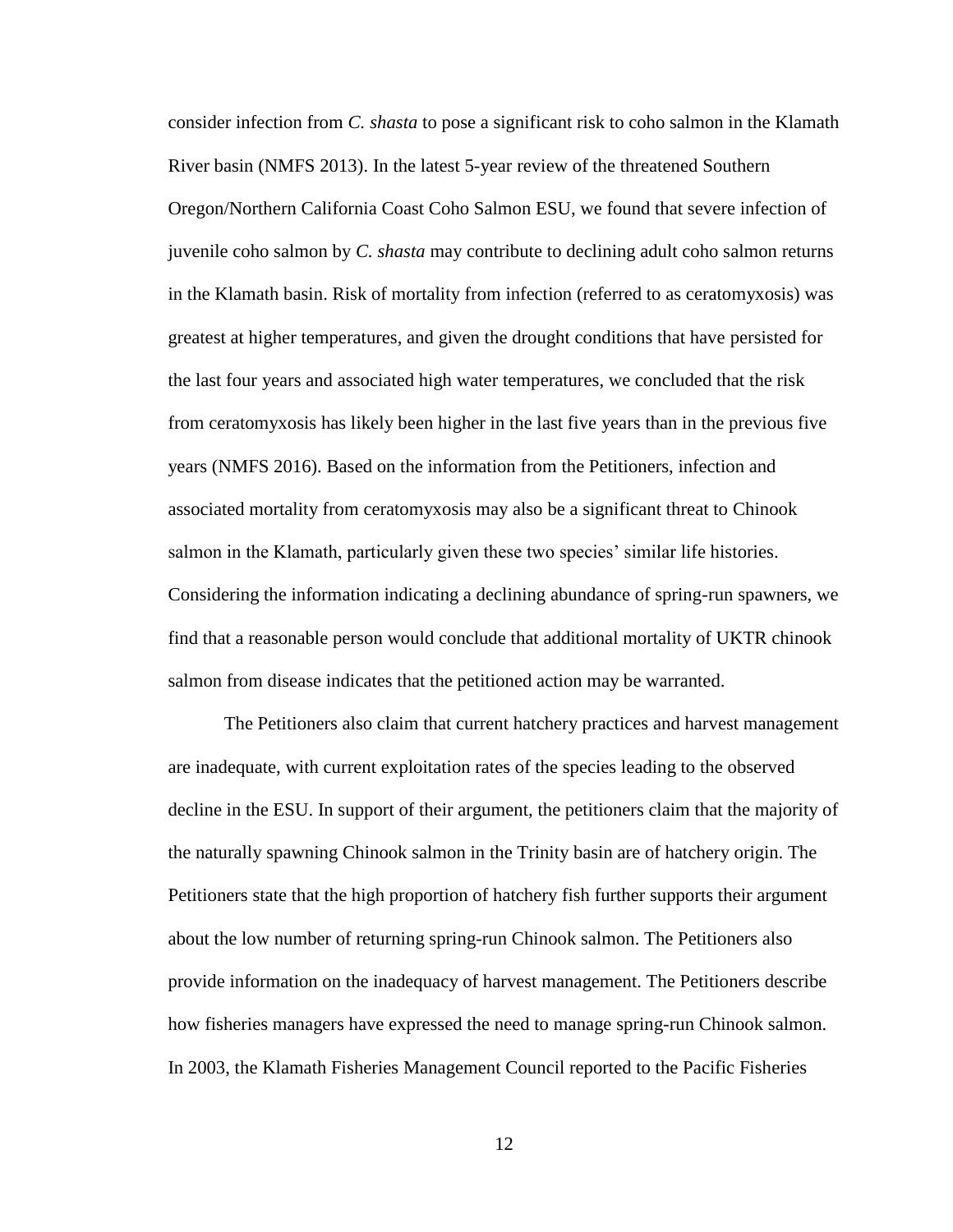Management Council that they intended to develop management recommendations aimed at the conservation of spring-run Chinook salmon while preserving meaningful harvest opportunities for both ocean and river fisheries. The Petitioners claim that harvest management objectives were never set. We also do not have any information in our files to show that current regulatory mechanisms adequately address the threats identified above for spring-run Chinook salmon. Therefore, we find that a reasonable person would conclude that the inadequacy of existing regulatory measures to address threats of overutilization or disease of the UKTR Chinook salmon ESU indicate that the petitioned action may be warranted.

Under the second recommended listing alternative, the Petitioners present new genetic evidence to suggest the spring-run Chinook salmon populations in the UKTR Basin may qualify as a separate ESU from the fall-run populations and request this new ESU to be listed based on the threats identified above. Based on biological, genetic, and ecological information compiled and reviewed as part of the status review for Chinook salmon (Myers *et al*., 1998), we included all spring-run and fall-run Chinook salmon populations in the Klamath River Basin upstream from the confluence of the Klamath and Trinity rivers in the UKTR Chinook salmon ESU (63 FR 11482; March 9, 1998). In our 2012 not warranted decision (77 FR 19597; April 2, 2012), we reconfirmed the configuration of the UKTR Chinook salmon ESU. In both cases, we found that springrun and fall-run Chinook salmon populations in the UKTR Basin were genetically very similar and not reproductively isolated from each other. The Petitioners contend the findings from a recently published article on the evolutionary basis of premature migration in Pacific salmon (Prince *et al*. 2017) indicate that spring-run Chinook salmon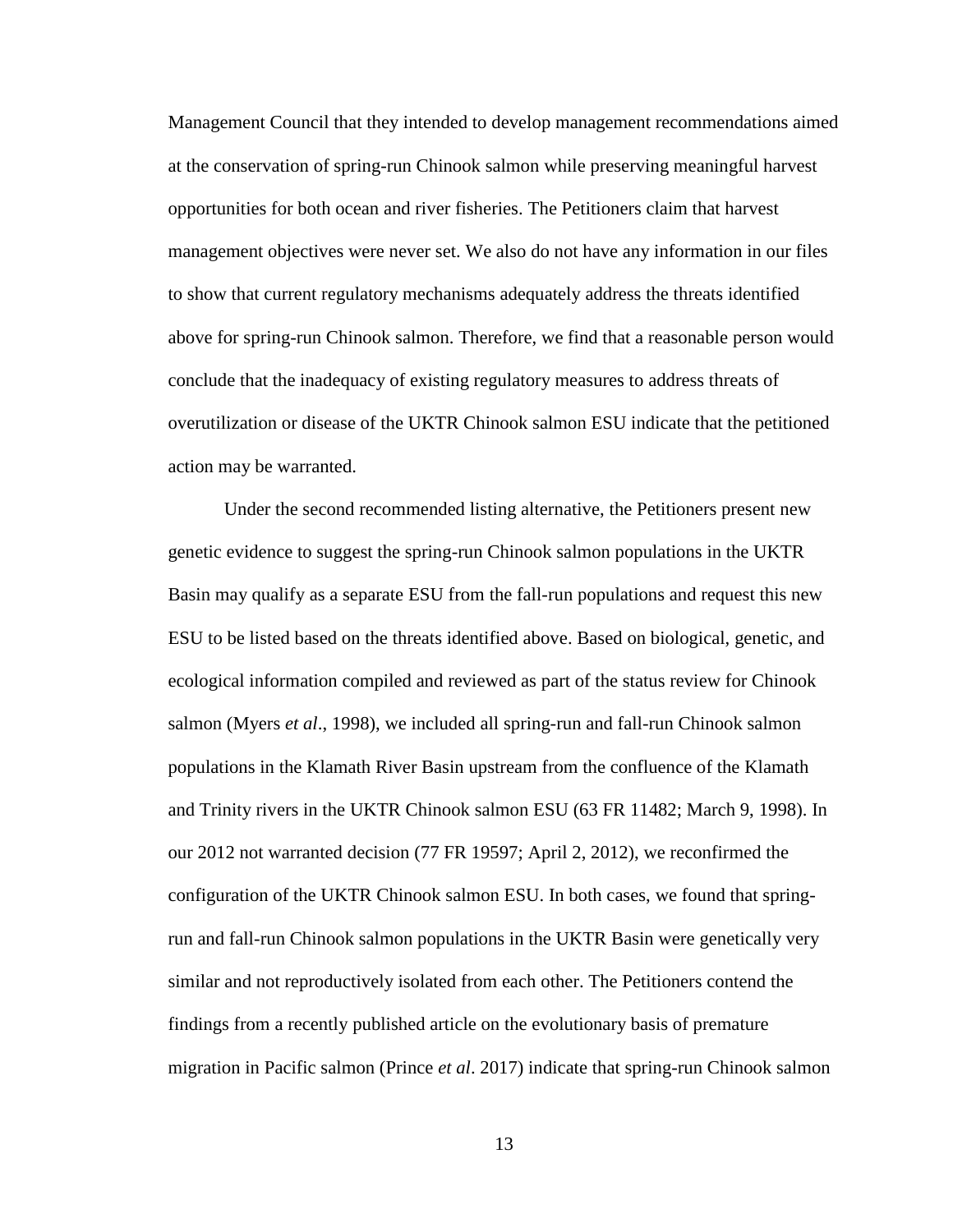in the UKTR Basin should be considered a separate ESU, and therefore eligible to be listed as threatened or endangered. Prince *et al*. (2017) suggest that their results indicate that premature migration (*e.g*. spring-run Chinook salmon) arose from a single evolutionary event within the species and, if lost, are not likely to re-evolve in time frames relevant to conservation planning. Therefore, the Petitioners contend that the new genetic information indicates that spring-run Chinook salmon in the UKTR Basin satisfy the criteria for a species to be considered an ESU because: (1) they are substantially reproductively isolated, and (2) they represent an important component in the evolutionary legacy of the species. We have reviewed the new genetic information and find that a reasonable person may conclude that spring-run Chinook salmon in the UKTR Basin would qualify as an ESU pursuant to our ESU Policy.

#### **Petition Finding**

After reviewing the information contained in the petition, as well as information readily available in our files, we conclude the petition presents substantial scientific information indicating the petitioned actions to list as threatened or endangered the UKTR Chinook salmon ESU or, alternatively, to create a new ESU to describe spring-run Chinook salmon in the UKTR Basin and list the new ESU as threatened or endangered may be warranted. Therefore, in accordance with section  $4(b)(3)(A)$  of the ESA and NMFS' implementing regulations (50 CFR 424.14(h)(2)), we will commence a status review of the UKTR Chinook salmon ESU. During our status review, we will first consider the request to designate a new ESU to describe spring-run Chinook salmon in the UKTR Basin in light of our ESU Policy (56 FR 58612; November 20, 1991). If we determine that the spring-run component qualifies as a separate ESU, then we will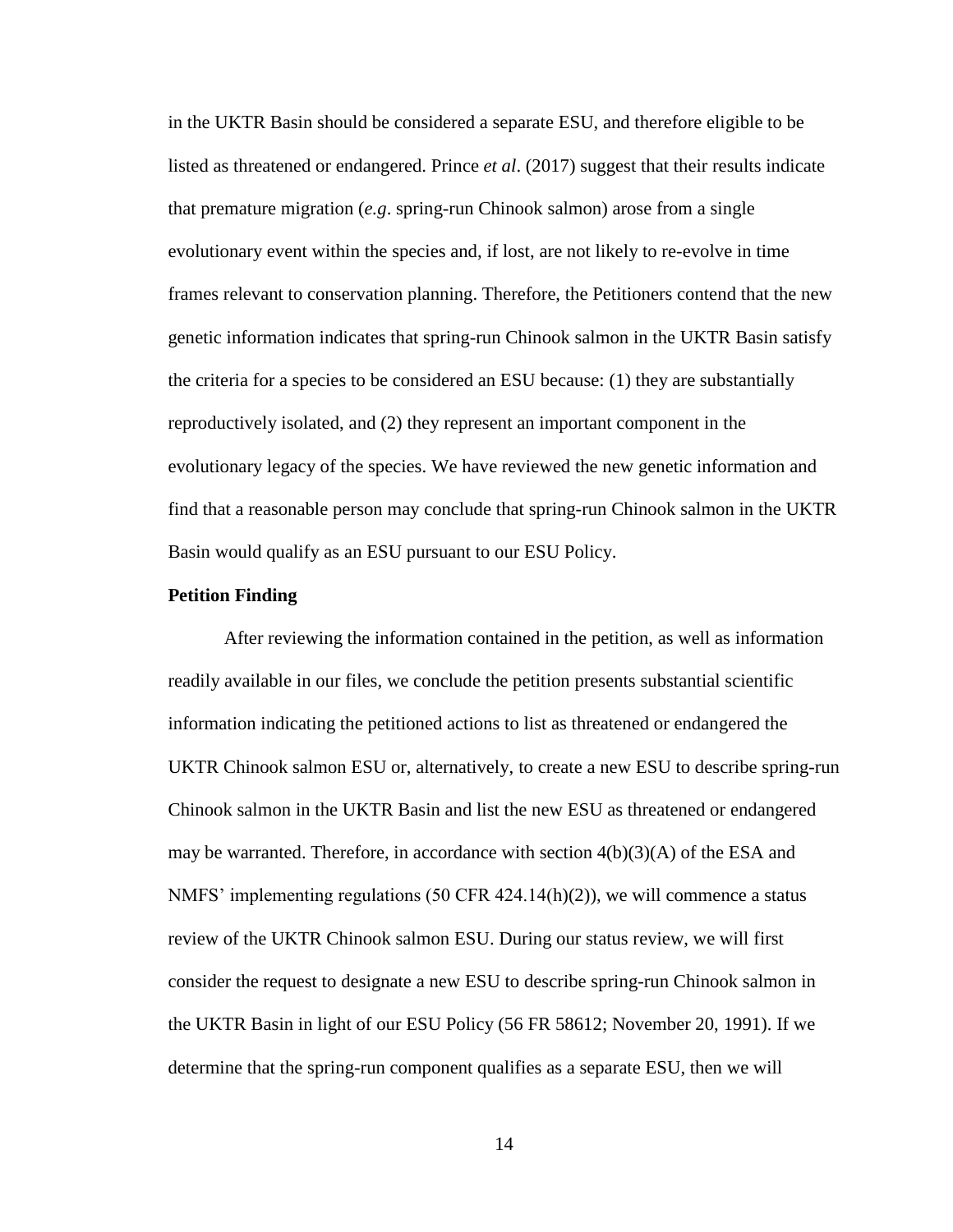evaluate its status to determine whether it is in danger of extinction or likely to become so within the foreseeable future throughout all or a significant portion of its range. Otherwise, we will evaluate the status of the existing UKTR Chinook salmon ESU to determine if it warrants listing. As required by section  $4(b)(3)(B)$  of the ESA, we will publish a finding as to whether listing an ESU as endangered or threatened is warranted..

## **Information Solicited**

To ensure that our status review is informed by the best available scientific and commercial information, we are opening a 60-day public comment period to solicit information on Chinook salmon in the UKTR Basin. We also solicited information on Chinook salmon in the UKTR Basin with our 90-day finding on the previous petition (76 FR 20302; April 12, 2011). Therefore, please do not re-submit information submitted in response to that previous finding. We request information from the public, concerned governmental agencies, Native American tribes, the scientific community, agricultural and forestry groups, conservation groups, fishing groups, industry, or any other interested parties concerning the current and/or historical status of Chinook salmon in the UKTR Basin. Specifically, we request information regarding: (1) species abundance; (2) species productivity; (3) species distribution or population spatial structure; (4) patterns of phenotypic, genotypic, and life history diversity; (5) habitat conditions and associated limiting factors and threats; (6) ongoing or planned efforts to protect and restore the species and their habitats; (7) information on the adequacy of existing regulatory mechanisms, whether protections are being implemented, and whether they are proving effective in conserving the species; (8) data concerning the status and trends of identified limiting factors or threats; (9) information on targeted harvest (commercial and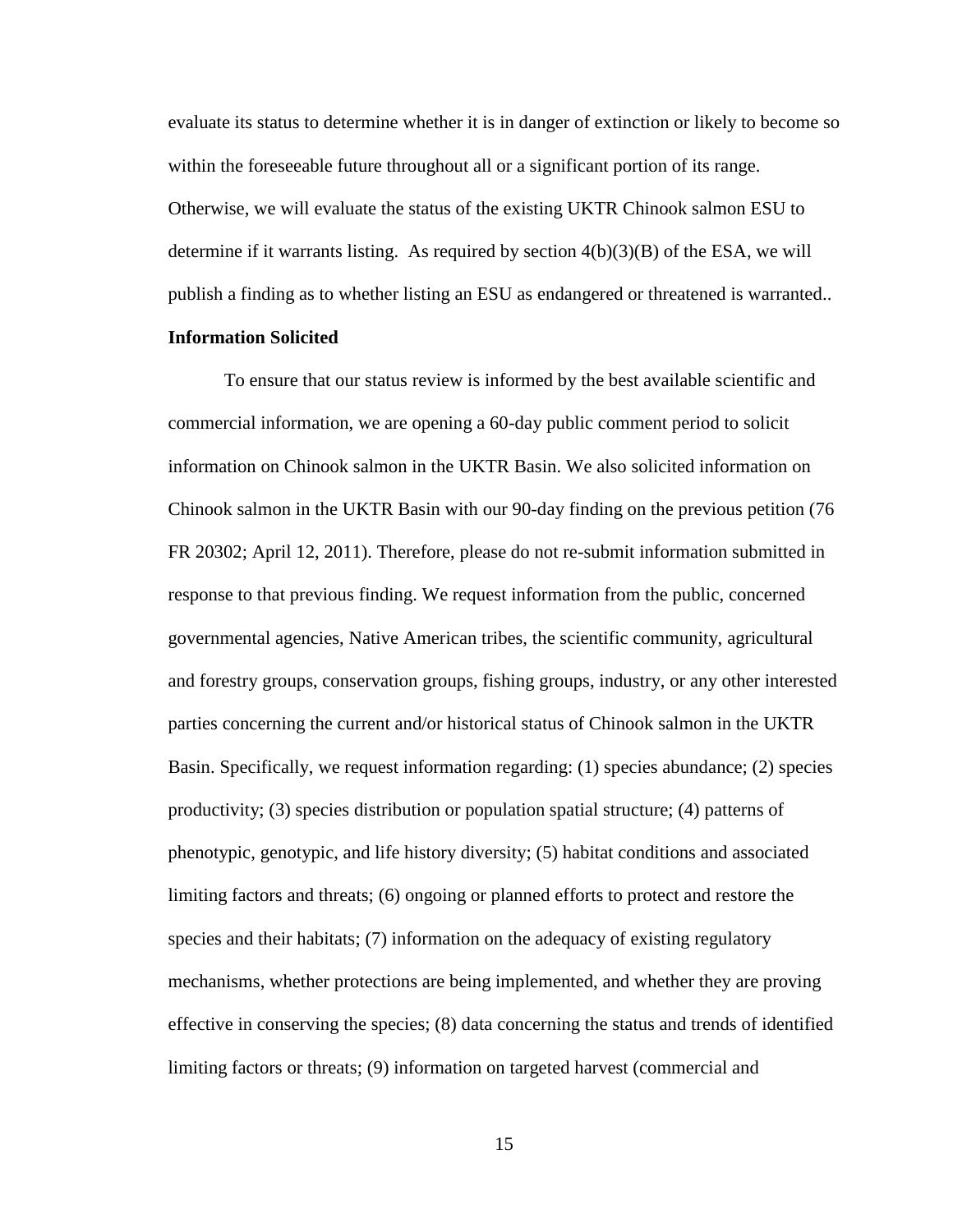recreational) and bycatch of the species; (10) other new information, data, or corrections including, but not limited to, taxonomic or nomenclatural changes; and (11) information concerning the impacts of environmental variability and climate change on survival, recruitment, distribution, and/or extinction risk.

We are also requesting information on areas that may qualify as critical habitat for Chinook salmon in the UKTR Basin. Please identify: physical and biological features essential to the conservation of the species that may require special management considerations; areas occupied by the species containing those physical and biological features; and unoccupied areas essential for conservation of the species (16 U.S.C 1533(a)(3)(A); 50 CFR 424.12).

We request that all information be accompanied by: (1) supporting documentation such as maps, bibliographic references, or reprints of pertinent publications; and (2) the submitter's name, address, and any association, institution, or business that the person represents.

## **References Cited**

The complete citations for the references used in this document can be obtained by contacting NMFS (See **FOR FURTHER INFORMATION CONTACT)** or on our Web page at: *www.westcoast.fisheries.noaa.gov*.